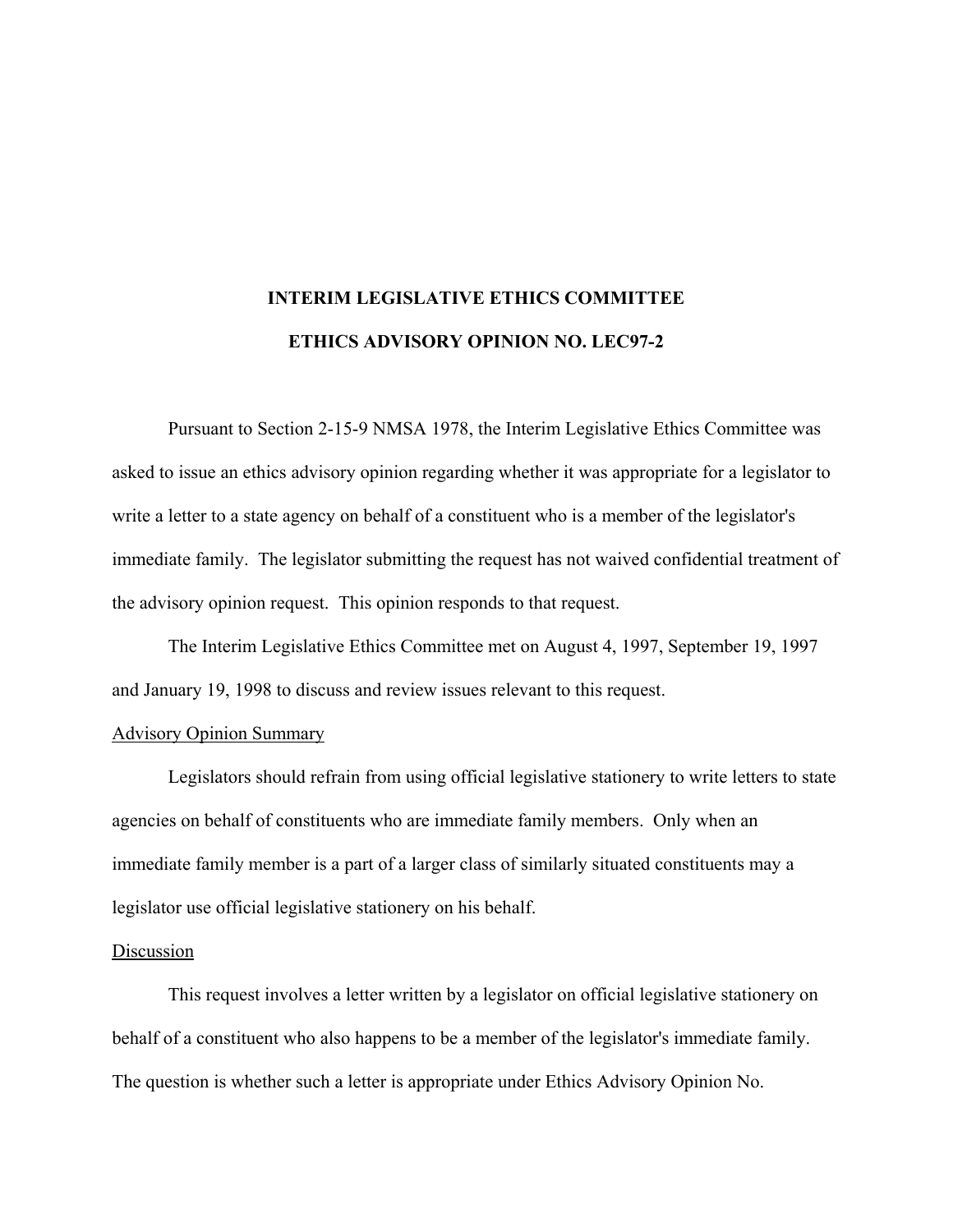LEC96-1, which establishes a standard of conduct for the use of official legislative stationery.

In September 1996, the Interim Legislative Ethics Committee issued Ethics Advisory Opinion No. LEC96-1 regarding the use of official legislative stationery. That opinion defined "official" legislative stationery as stationery that contains "the official, gold-embossed state seal or a reasonable facsimile of it or states in bold letters at or near the top of the stationery 'State of New Mexico', 'New Mexico State Legislature', 'New Mexico State Senate', 'House of Representatives' or some similar heading...The stationery accordingly connotes that it is being used for official business of the state and the public body identified on the stationery". (LEC96- 1 at page 2.) LEC96-1 goes on to state that such stationery must only be used for matters that reasonably relate to the conduct of official legislative business. As one example of a use that reasonably relates to official legislative business, the opinion states that it is appropriate to send letters on official legislative stationery to state agencies on behalf of constituents, as long as the legislator is not acting as a paid attorney or similar professional engaged in the conduct of his profession. (LEC96-1 at page 3.)

Thus, the question the committee must decide is whether it is appropriate for a legislator to use official legislative stationery to write a letter to a state agency on behalf of a constituent if that constituent also happens to be a member of the legislator's immediate family. We do not believe that it is ordinarily appropriate unless that immediate family member is a part of a larger class of similarly situated constituents.

In arriving at this conclusion, the committee considered and reviewed the Governmental Conduct Act, Section 10-16-1 et seq. NMSA 1978, which sets forth the basic ethical principles that govern the conduct of legislators. Subsections A and B of Section 10-16-3 NMSA 1978

 $-2 -$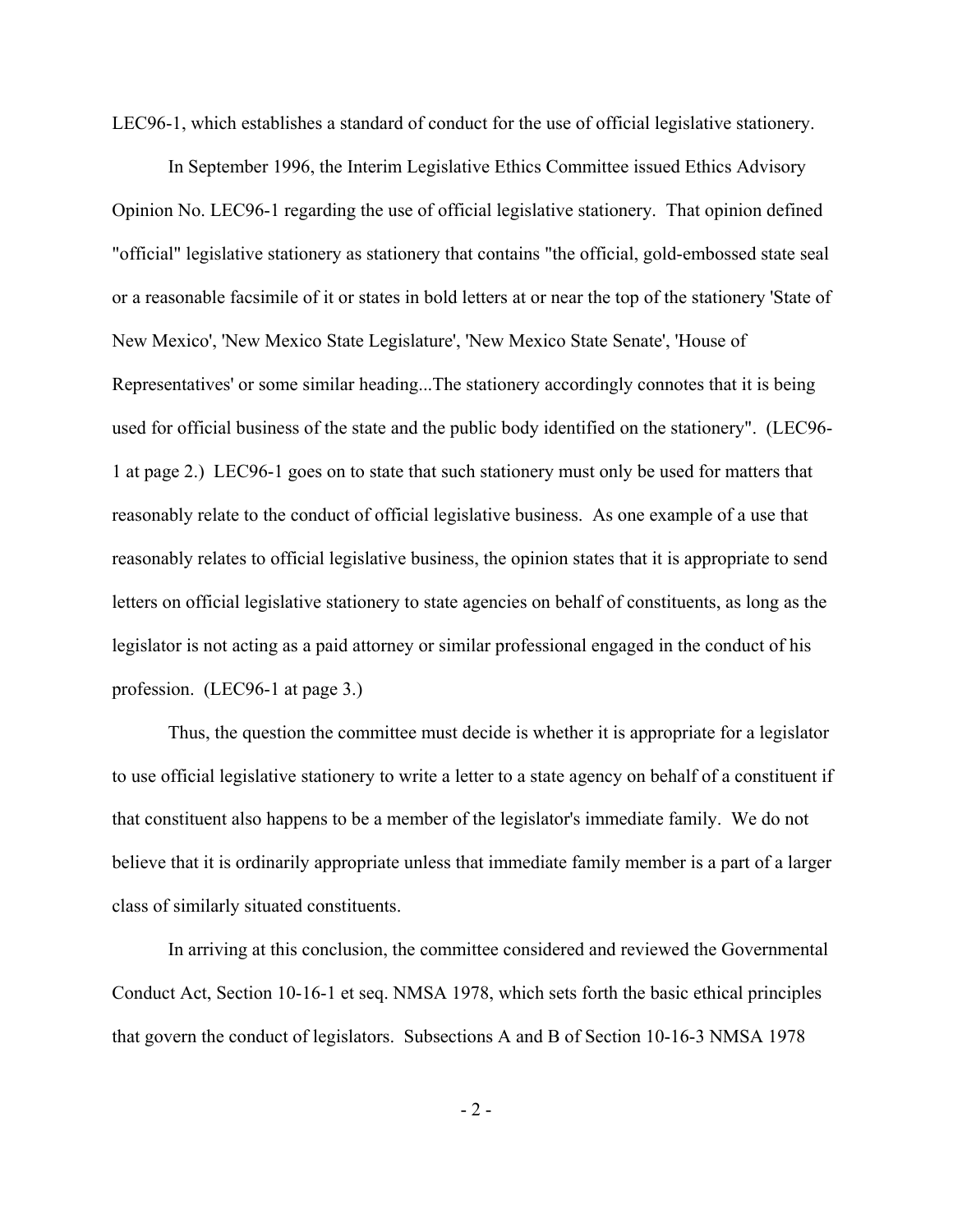## read as follows:

A legislator, public officer or employee shall treat his government position as a public trust. He shall use the powers and resources of public office only to advance the public interest and not to obtain personal benefits or pursue private interests incompatible with the public interest...

A legislator, public officer or employee shall conduct himself in a manner that justifies the confidence placed in him by the people, at all times maintaining the integrity and discharging ethically the high responsibilities of public service.

The committee also considered and reviewed the "Oath of Ethical Conduct", which is administered to each legislator upon assuming office and requires legislators to "scrupulously avoid...any act which gives the appearance of impropriety". (Section 4, Oath of Ethical Conduct.) The use of official legislative stationery by a legislator to write a letter to a state agency on behalf of an immediate family member raises a question as to the appearance of impropriety. We have concluded that an appearance of impropriety ordinarily is enough to prohibit the use of legislative stationery in cases like this.

Pursuant to the provisions of Paragraph (3) of Subsection D of Legislative Council Policy No. 16, advisory opinions issued by the Interim Legislative Ethics Committee are prospective only. This advisory opinion does not reflect on prior uses of legislative stationery for these purposes.

In the future, as provided in Paragraph (4) of Subsection D of Legislative Council Policy No. 16, any legislator who acts in good-faith reliance upon this advisory opinion shall be immune from sanctions for conduct allowed by the opinion unless this advisory opinion is subsequently rejected by the relevant House of Representatives or Senate standing committees prior to the conduct in question.

A copy of this advisory opinion shall be mailed to all legislators and shall be retained in

- 3 -